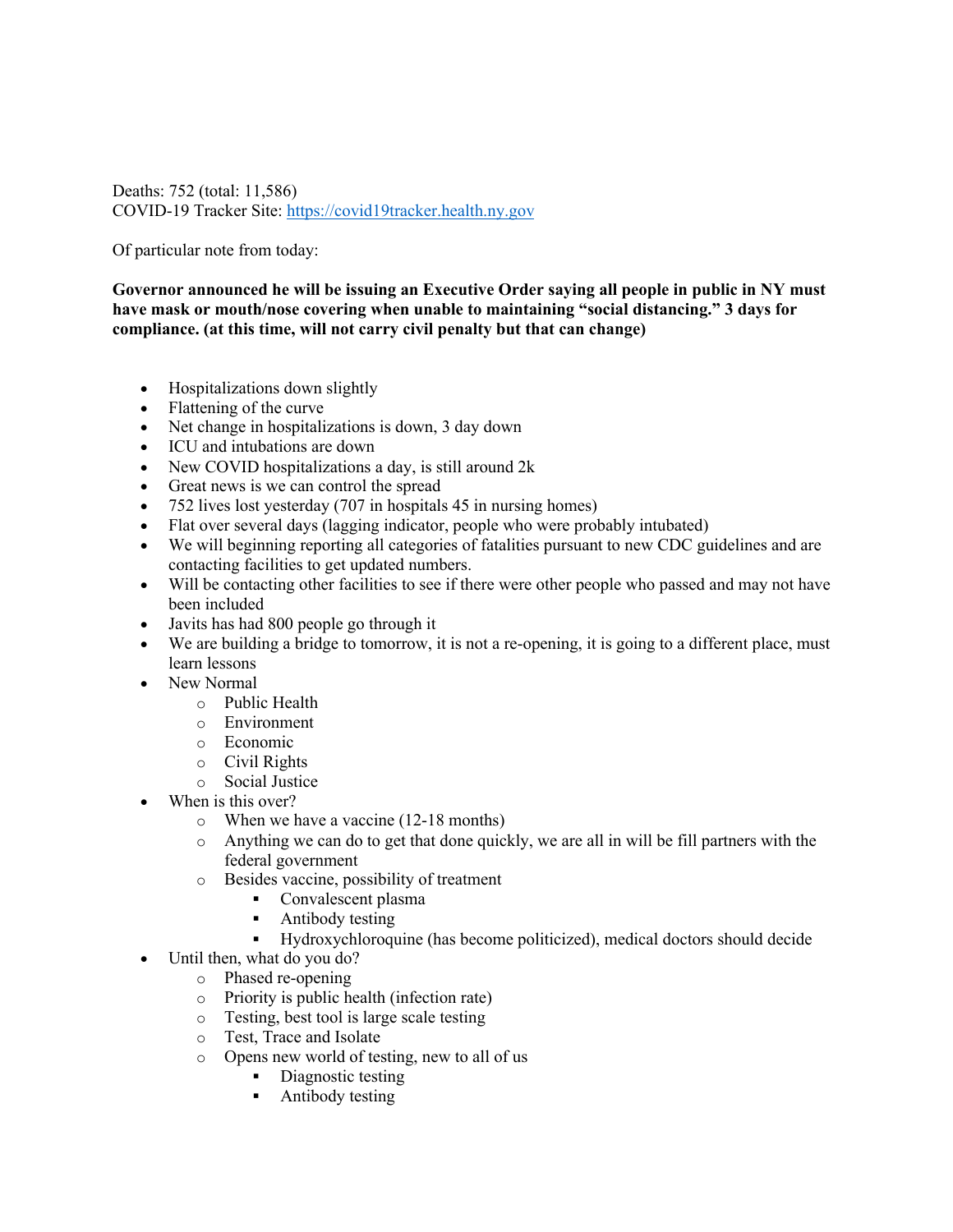- Saliva testing
- Finger prick testing
- Blood sampling
- Testing equipment
- Testing sites
- Testing labs
- o NYS has done more tests than any other state and developed capacity
	- § NYS has done 500k tests to date
	- CA, FL and MI have done approx. 492k tests combined during that same period
	- § Need federal support
	- § NY will coordinate statewide testing
	- $\blacksquare$  228 labs
	- § Will make sure not to compete with ourselves
	- NYS DOH announced is developed its own antibody test
	- This week, we will begin antibody tests-2000 per day with finger prick test
	- § NY has also asked the FDA for expedited approval of an antibody finger prick test that could test up to 100k NYers a day
	- § Will prioritize antibody testing—healthcare workers, first responders, and essential workers
- More testing-the more open the economy BUT not enough national capacity
- Must be clear on who does what, states cannot develop national testing
- No simple answer, private sector only develops what the market demands
	- o Need equipment
	- o Need lab capacity
	- o Need massive amounts of chemical agents
	- o Very hard to bring to scale quickly
	- o Need the federal government to be a part of this
	- o No is to blame on testing, 50 states and the federal government competing against ear other for testing capacity
- Once we test, we must trace contacts
	- o States need testing/tracing
	- o States need finding to manage all these functions to re-open
		- Federal legislation has neglected state governments
- Looking ahead
	- o Do no harm
	- o Medical treatment?
	- o Tracing testing?
	- o Phased re-opening
- Need clarity between federal government and states
- o Need federal assistance on testing tracing
- Phased reopening factors "un-pausing"
	- o Based on:
		- How "essential" is the business service or product?
		- What is the risk of "infections spread" of the business
			- Social distancing, re-work design of office
			- New precautions etc.

## § Will make a matrix

- That is entirety of vision, bridge to new normal
- **All People in public in NY must have mask or mouth/nose covering (will issue EO)**
- **Must wear it in situation where you are not maintaining "social distancing"**
	- o Public transit, busy streets etc.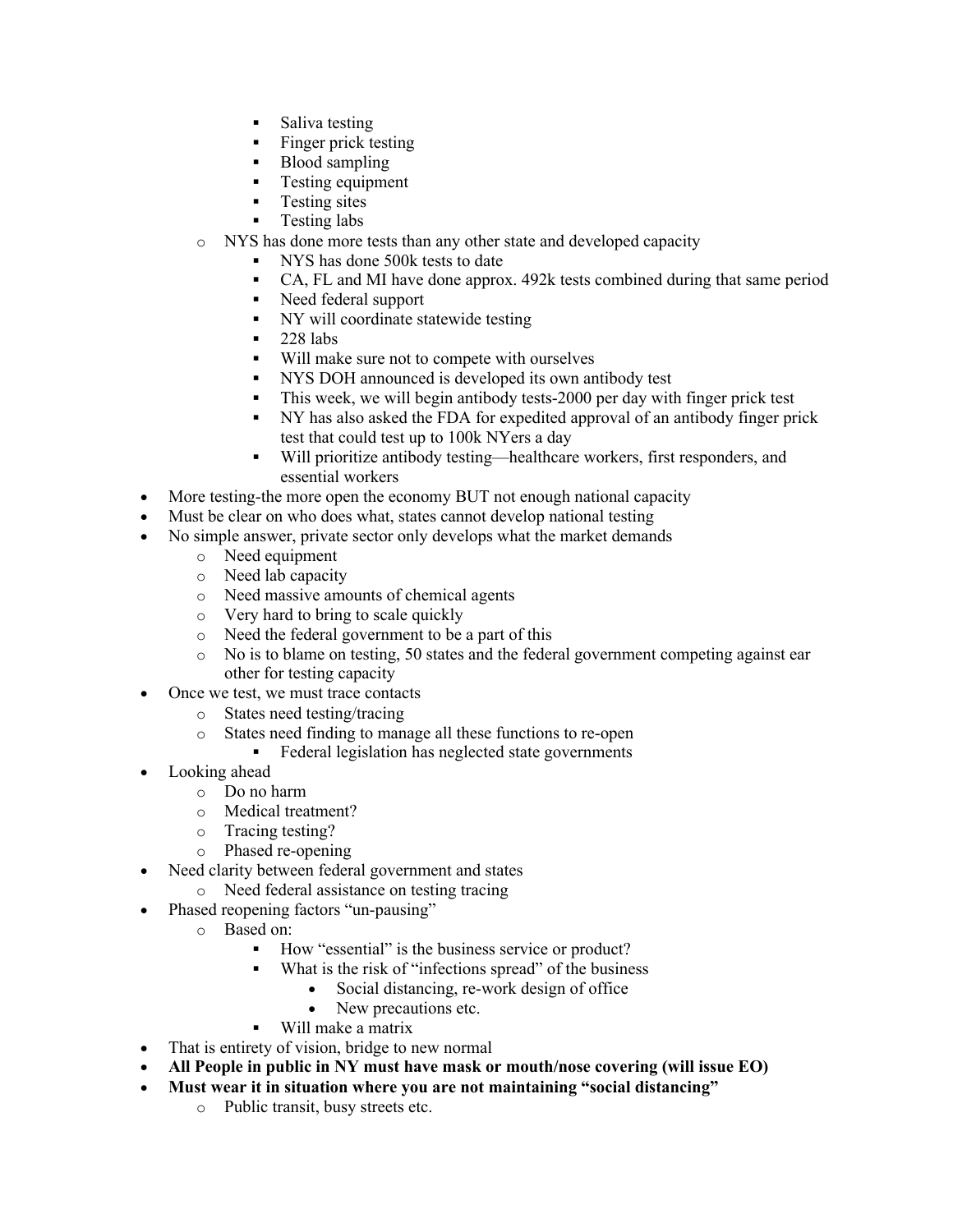- o 3-day notice to allow for compliance
- We will be giving ventilators to neighboring states
	- o 100 to Michigan
	- o 50 to Maryland

## Q&A:

Mask issue, any public space where there is congestion? Stores? Looking for clarity?

• Any situation in public where you cannot maintain social distancing

Penalties?

- Don't want to go there yet, but it is an executive order, if people don't follow will do civil penalties
- Local governments to enforce

Is it in the public interest to release fatalities in nursing homes?

- Will release as much data as possible
- Other issue is privacy, don't need people being put on news on in the paper
- Don't discount right to privacy about death of loved one

On EO, what kind of coordination do you have with the city, did you talk to them at all, also on testing?

- We have 400 local government officials in this state
- 700 school districts
- County execs
- Coordinate as much as possible
- Need one state plan, this is statewide EO
- This is a statewide situation, need statewide rules, they can have own rules as long as they don't conflict
- Don't know all the local laws out there on masks, as long as they don't conflict, great
- Mayor announced that they are acquiring testing systems, we are talking about testing capacity in the lab
- Been speaking with city, fully supportive, this was next logical step
- Testing volume is descending on private sector testing companies, they are getting called from everyone, need to figure out the supply chain and scale up with the feds

State has shut down one state park, why, do you anticipate more?

- There were complaints from local elected, evaluated and erred on side of caution
- Goal is to leave parks open

DO you think closing sooner would have saved more lives?

- Don't like to do Monday Morning quarterbacking at halftime
- Would have liked to go to December or January, doesn't know who should have don't what
- No state that moved faster from first case to total shut down
- All happened in 19 days, no state moved faster than 19 days
- It was not about my declaring a total shutdown, no one had been here before, could have shut down and public may not have complied

Video out of Philadelphia of police pulling man off a train who is not wearing a mark, what will happen?

- Not there yet, no civil penalty yet
- Trying to lay out facts
- Our success here has been very high compliance rate
- We have been affective by laying out the facts
- Haven't given anyone a ticket for violating anything, they understand the facts
- If there is widespread non-compliance, but we are not there yet

Will this put people in a situation where they are shamed into wearing a make, what if running?

• Either run across the street or have it with you and put it on when necessary

Group of state senators asking to unfreeze 2% would that break the bank?